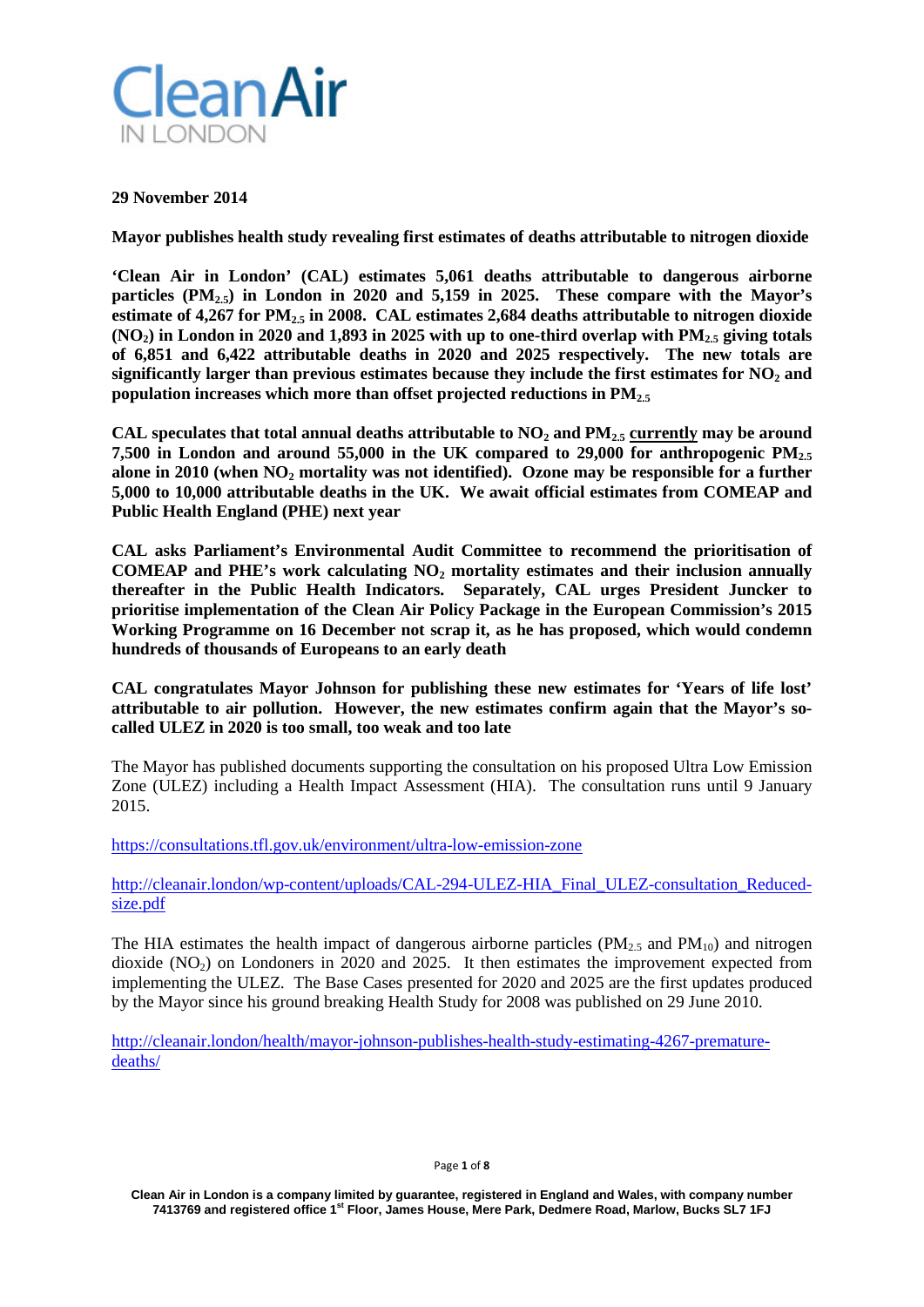

<http://cleanair.london/wp-content/uploads/CAL-098-Mayors-health-study-report-June-2010.pdf>

As far as Clean Air in London (CAL) is aware, the HIA includes the world's first published estimates of mortality attributable to  $NO<sub>2</sub>$ . The HIA also includes estimates for hospital admissions, costs and other valuable information.

# **Dangerous airborne particles**

In June 2010, the Mayor estimated 4,267 deaths attributable to long-term exposure to  $PM_{2.5}$  in London in 2008. His estimate assumed: the population of Greater London was 7.67 million; and a populationweighted annual mean concentration of  $PM_{2.5}$  of 15.3 micrograms per cubic metre ( $\mu$ g/m<sup>3</sup>).

Since then the Committee on the Medical Effects of Air Pollutants (COMEAP) and Public Health England (PHE) have recommended using an average loss of life per attributable death of 12 years (Notes 4 and 5) for those dying aged 30 and older. The HIA estimates total years of life lost in 2020 and 2025. Therefore, using CAL's understanding of COMEAP and PHE methodology, it has calculated the number of deaths attributable to  $PM_{2.5}$  for each of 2020 and 2025.

CAL estimates for  $PM_{2.5}$ :

- 5,061 deaths attributable to long-term exposure to  $PM_{2.5}$  in London in 2020. This estimate assumes: the population of Greater London will be 9.13 million; and a population-weighted annual mean concentration of  $PM_{2.5}$  of 12.6  $\mu$ g/m<sup>3</sup>.
- 5,159 deaths attributable to long-term exposure to  $PM_{2.5}$  in London in 2025. This estimate assumes: the population of Greater London will be 9.48 million; and a population-weighted annual mean concentration of  $PM_{2.5}$  of 12.2  $\mu$ g/m<sup>3</sup>.

CAL assumes these are total concentrations of  $PM_{2.5}$  i.e. anthropogenic and non-anthropogenic  $PM_{2.5}$ .

Defra estimated total PM<sub>2.5</sub> in London in 2012 at 13.9  $\mu$ g/m<sup>3</sup>. See the Clean Air in Cities app for details [http://cleanair.london/apps/.](http://cleanair.london/apps/)

### **Nitrogen dioxide**

In 2013, the World Health Organisation (WHO) published 'state of the science' reports on the health impacts of air pollution titled 'Review of evidence on health aspects of air pollution' (REVIHAAP) and 'Health risks of air pollution in Europe' (HRAPIE).

The HRAPIE report included the first guidance for estimating the mortality impact of NO<sub>2</sub>. The HIA says  $NO<sub>2</sub>$  impacts should be reduced by (up to) 33% to account for possible overlap with effects from long-term  $PM_{2.5}$  exposure and uses the lag profile recommended by COMEAP.

The HIA estimates total years of life lost in 2020 and 2025 assuming a threshold for the mortality impacts of NO<sub>2</sub> at an annual mean of 20  $\mu$ g/m<sup>3</sup>. CAL has calculated estimates of total mortality assuming an average of 12 years of life lost per attributable death for  $NO_2$  (i.e. the same as  $PM_{2.5}$ ) as

**Clean Air in London is a company limited by guarantee, registered in England and Wales, with company number 7413769 and registered office 1st Floor, James House, Mere Park, Dedmere Road, Marlow, Bucks SL7 1FJ**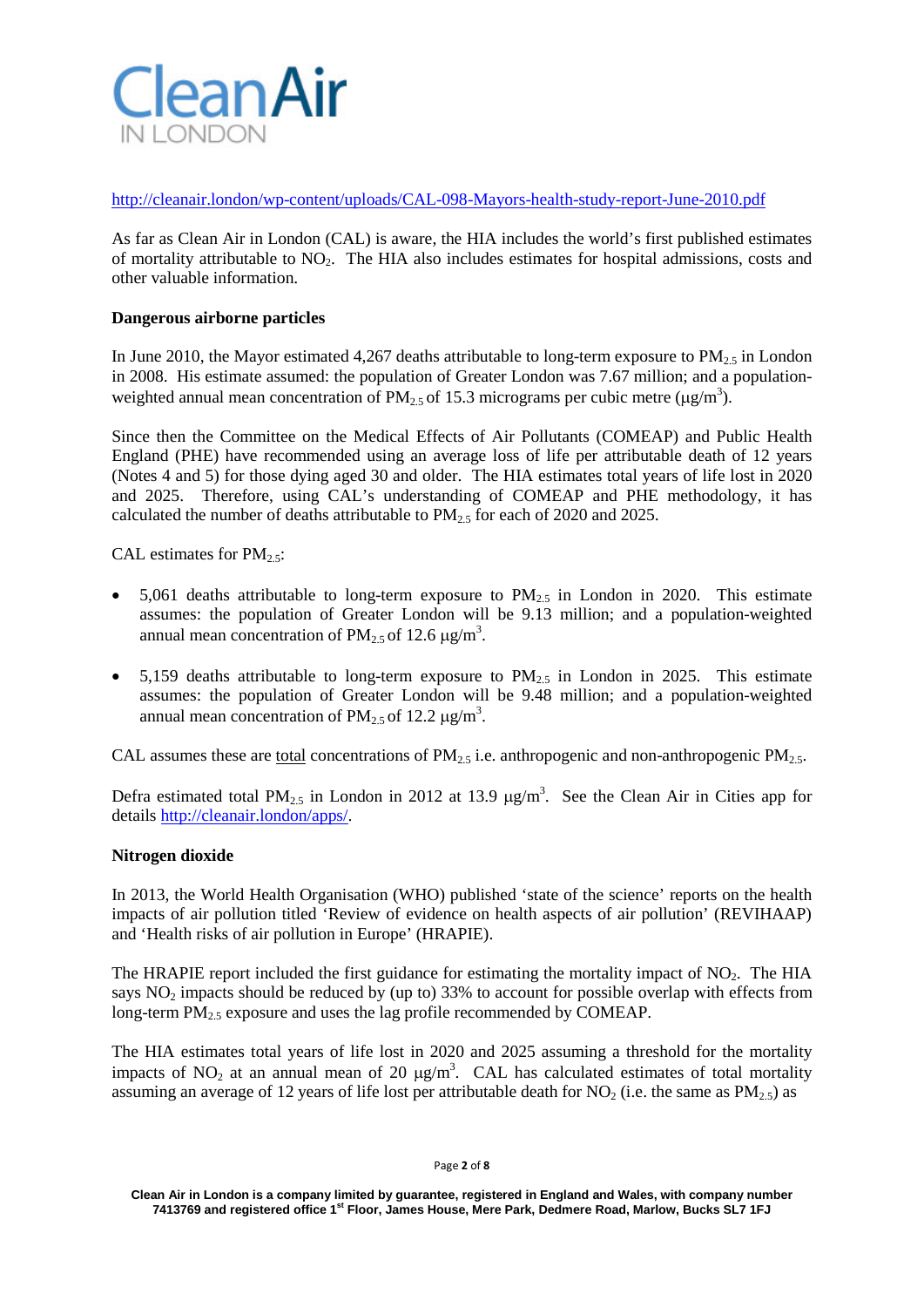

there is evidence of a long-term effect of  $NO_2$  on mortality as great as that of  $PM_{2.5}$ . Fewer 'average years of life lost' would mean more attributable deaths not fewer. We await confirmation from COMEAP, PHE or the WHO that this approach is correct.

CAL estimates for  $NO<sub>2</sub>$ :

- 2,684 deaths attributable to long-term exposure to  $NO<sub>2</sub>$  in London in 2020. This estimate assumes: the population of Greater London will be 9.13 million; and a population-weighted annual mean concentration of NO<sub>2</sub> of 31.0  $\mu$ g/m<sup>3</sup> i.e. 11.0  $\mu$ g/m<sup>3</sup> above the threshold.
- 1,893 deaths attributable to long-term exposure to  $NO<sub>2</sub>$  in London in 2025. This estimate assumes: the population of Greater London will be 9.48 million; and a population-weighted annual mean concentration of NO<sub>2</sub> of 27.3  $\mu$ g/m<sup>3</sup> i.e. 7.3  $\mu$ g/m<sup>3</sup> above the threshold.

CAL has heard suggestions that there may be no threshold for the mortality impact of  $NO<sub>2</sub>$  i.e. like  $PM_{2.5}$ . If this were the case, the total mortality impact of  $NO<sub>2</sub>$  would approximately treble for 2020 and 2025 with many more deaths attributable to  $NO<sub>2</sub>$  than  $PM<sub>2.5</sub>$ . For the avoidance of doubt, CAL does not advocate such an approach as it would conflict with WHO advice in HRAPIE.

# **Total mortality**

CAL has estimated total mortality attributable to  $PM_{2.5}$  and  $NO_2$  by deducting one-third from the smaller  $NO<sub>2</sub>$  estimate as the HIA and HRAPIE recommend. On this basis, CAL estimates a Base Case of 6,851 deaths attributable to  $PM_{2.5}$  and  $NO_2$  in 2020; and 6,422 deaths attributable to  $PM_{2.5}$  and NO<sub>2</sub> in 2025.

Nationally, if the attributable fraction for  $NO<sub>2</sub>$  and total  $PM<sub>2.5</sub>$  (plus ozone and short and long-term effects?) doubled from around 5 to 9% to around 10 to 18% this would be relevant for around 50,000 reported deaths in London and 550,000 reported deaths in the UK of people aged 30 and older. Air pollution levels in Greater London are about 50% higher than the UK average.

CAL speculates therefore that total deaths attributable to  $NO<sub>2</sub>$  and  $PM<sub>2.5</sub>$  currently may be around 7,500 in London and around 55,000 in the UK compared to 29,000 for anthropogenic PM<sub>2</sub>, alone in  $2010$  (when  $NO<sub>2</sub>$  mortality was not identified). In CAL's opinion, ozone may be responsible for a further 5,000 to 10,000 attributable deaths in the UK. We await official estimates from COMEAP and PHE next year.

### **Other information**

The HIA report also:

- i. estimates that  $653,000$  people will be exposed to  $NO<sub>2</sub>$  above the annual mean limit value in 2020 falling to 123,000 in 2025. Of these 300,000 and 58,000 respectively are estimated to live within the area covered by the Central London ULEZ.
- ii. shows the 20 boroughs with the highest number of people exposed to  $NO<sub>2</sub>$  exceeding the annual mean limit value in 2020 in descending order are: Westminster; Camden; Southwark;

Page **3** of **8**

**Clean Air in London is a company limited by guarantee, registered in England and Wales, with company number 7413769 and registered office 1st Floor, James House, Mere Park, Dedmere Road, Marlow, Bucks SL7 1FJ**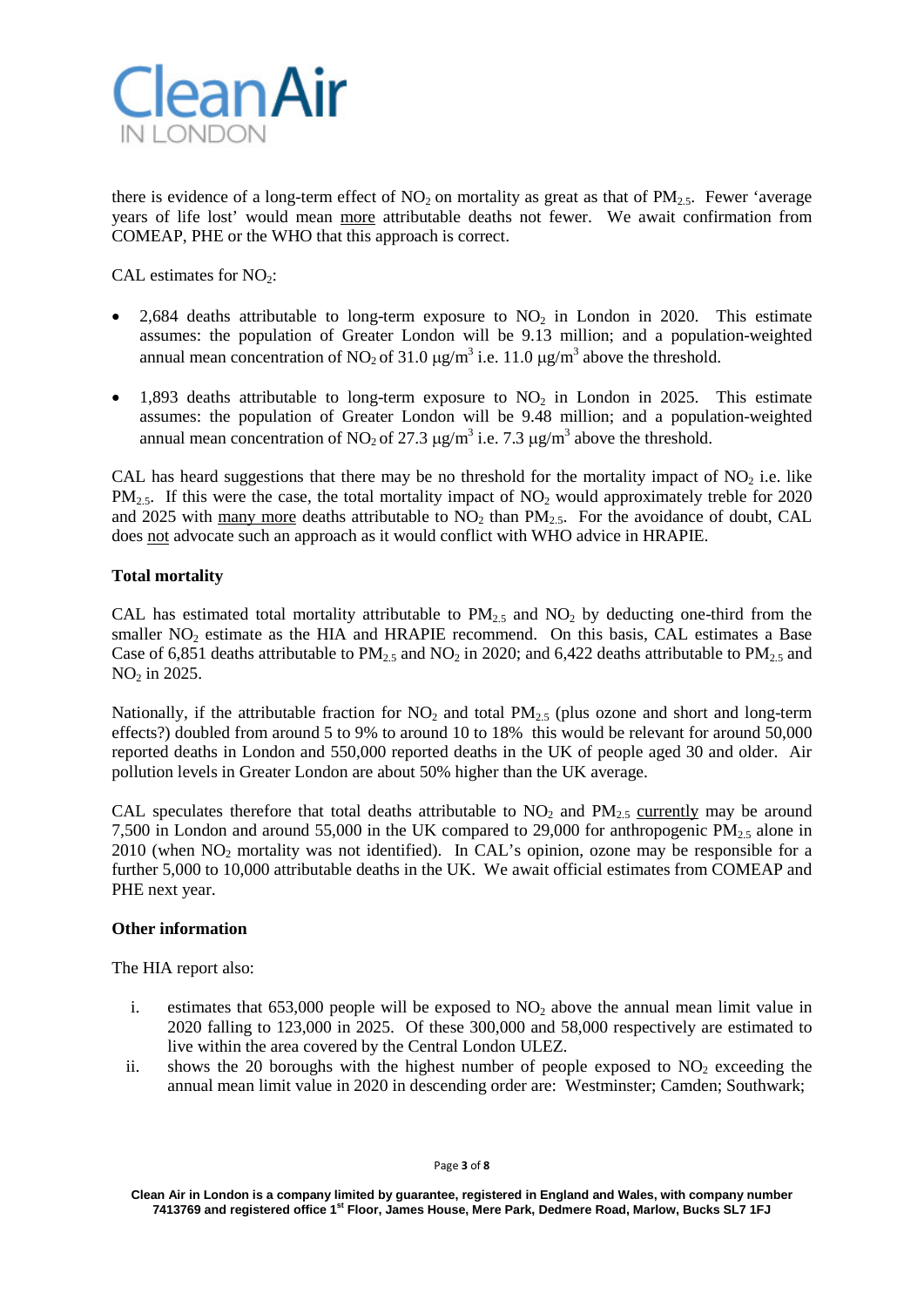

Kensington and Chelsea; Tower Hamlets; Lambeth; Islington; Brent; Hammersmith and Fulham; Wandsworth; Hackney; Newham; Barnet; Haringey; Lewisham; Waltham Forest; Hounslow; Ealing; Greenwich; and Redbridge. The City of London has a small population but appears next.

- iii. a Base Case of population-weighted annual mean concentrations of  $PM_{2.5}$  by area in 2020: Central London 14.4  $\mu$ g/m<sup>3</sup>; Inner London 13.1  $\mu$ g/m<sup>3</sup>; Outer London 12.3  $\mu$ g/m<sup>3</sup>; and London-wide  $12.6 \,\mathrm{\mu g/m^3}$ .
- iv. a Base Case of population-weighted annual mean concentrations of  $NO<sub>2</sub>$  by area in 2020: Central London 42.5  $\mu$ g/m<sup>3</sup>; Inner London 34.7  $\mu$ g/m<sup>3</sup>; Outer London 28.2  $\mu$ g/m<sup>3</sup>; and London-wide  $31.0 \,\mathrm{\mu g/m^3}$ .
- v. total chronic mortality health values of £2,126 million for  $PM_{2.5}$  and £1,123 million for  $NO_2$ (2012 prices).
- vi. the proportion of Care homes, Hospitals and Schools exceeding the  $NO<sub>2</sub>$  annual mean limit value in Central London falling from 20.0%, 50.9% and 34.2% respectively to 0.0%, 17.5% and 5.1% respectively as a result of the Central London ULEZ.

CAL notes that Transport for London estimated in November 2006 that Phase 3 of the Low Emission Zone, if implemented in October 2010, would reduce the number of people exposed to  $NO<sub>2</sub>$  exceeding the annual mean limit value in Greater London from 443,000 to 408,000 in 2015.

# **Questions**

Questions that arise include:

- i. How many deaths does the Mayor consider are currently attributable to  $NO<sub>2</sub>$  and  $PM<sub>2.5</sub>$  in London? What about  $O_3$  and  $SO_2$ ?
- ii. Why did London report 47,580 deaths in London in 2013 compared to 458,110 in England outside London compared to populations of 8.42 million and 48.53 million respectively i.e. 0.56% compared to 0.94%? Oddly, there were 48,297 deaths in London in 2010 with a population of 7.82 million. It may be due in part to a 'warm' winter in 2013. The reported deaths number is used to estimate air pollution mortality.
- iii. Why did the HIA not follow Defra appraisal guidance that recommends that the impacts of other pollutants (notably  $SO_2$  and  $O_3$ ) should be captured in an impact assessment? See page 13 in the 'ULEZ Health Impact Assessment'. There may be some or complete overlap between  $PM_2$ ,  $\overline{NO_2}$  and  $\overline{SO_2}$  and  $\overline{O_3}$  health impacts.

CAL considers the HIA statement on page 12 of the ULEZ Health Impact Assessment to be 'out of date':

*"There is also increasing evidence that chronic exposure to NO2 may be important but the evidence for an association that is suitable for quantification of the impacts is less strong than for particles and not yet sufficiently convincing to be used widely."*

#### Page **4** of **8**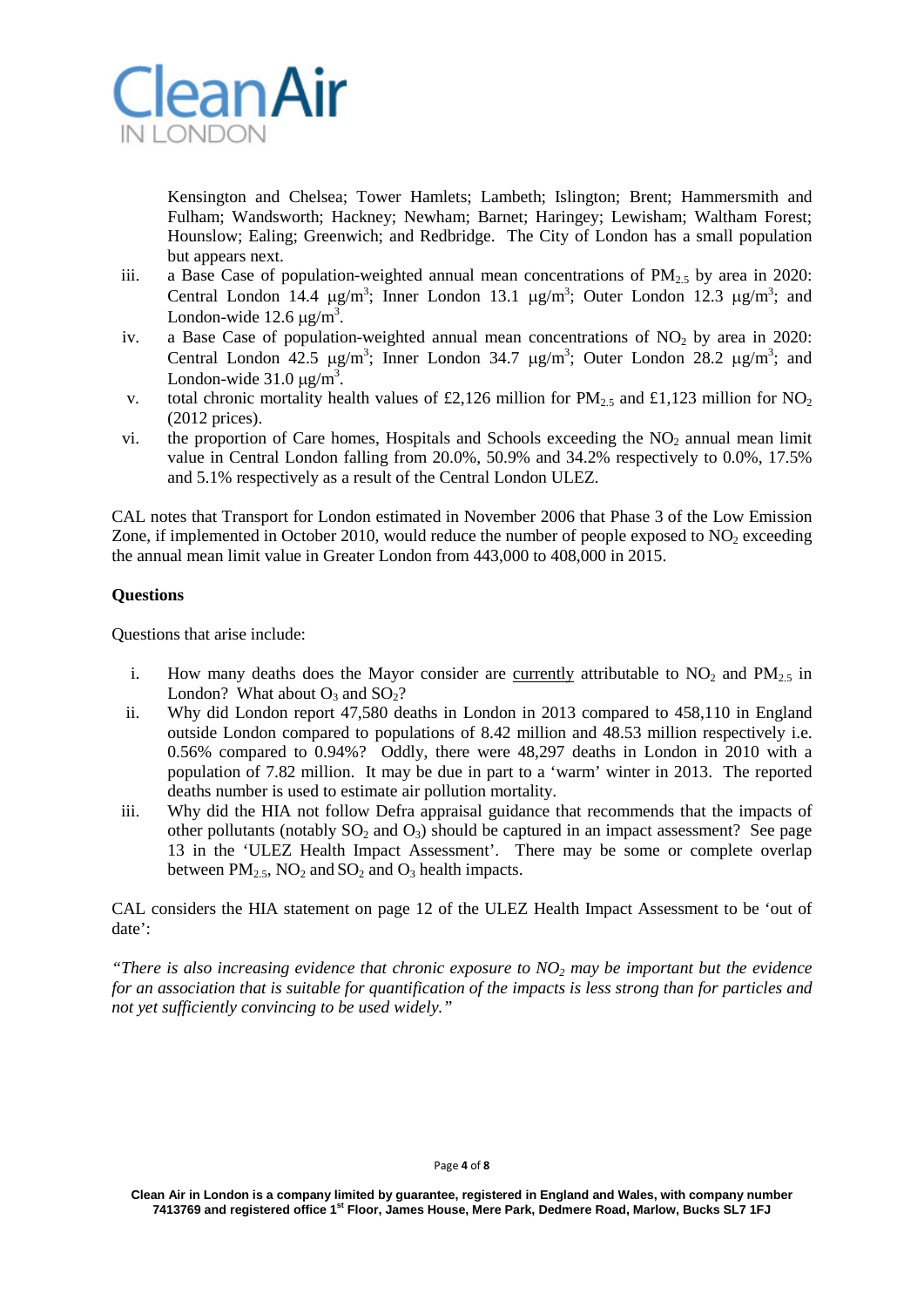

### REVIHAAP states on page 73:

*"Both short- and long-term studies have found these associations with adverse effects at concentrations that were at or below the current EU limit values, which for NO<sub>2</sub> are equivalent to the values from the 2005 global update of the WHO air quality guidelines. Chamber and toxicological evidence provides some mechanistic support for a causal interpretation of the respiratory effects. Hence, the results of these new studies provide support for updating the 2005 global update of the WHO air quality guidelines (WHO Regional Office for Europe, 2006) for NO2, to give: (a) an epidemiologically based short-term guideline value; and (b) an annual average guideline value based on the newly accumulated evidence. In both instances, this could result in lower guideline values."*

### **Quotes**

Simon Birkett, Founder and Director of Clean Air in London, said:

"Clean Air in London (CAL) congratulates Mayor Johnson for publishing these new estimates for the health impact of air pollution in London including the world's first, as far as we know, published estimates of deaths attributable to nitrogen dioxide  $(NO<sub>2</sub>)$ .

"These new estimates of  $NO<sub>2</sub>$  mortality are particularly significant for Londoners as many roads in central London will tend to have the highest NO<sub>2</sub> concentrations in the world. Earlier this year, Dr David Carslaw, a highly respected scientist, raised the possibility that measurements of  $NO<sub>2</sub>$ concentrations recorded at the Oxford Street roadside air pollution monitoring [site](http://goo.gl/Ex2qt9) were, to his knowledge, the highest in the world.  $NO<sub>2</sub>$  annual concentrations and hourly exceedances in Brixton Road may exceed those in Oxford Street in 2014.

"These new health estimates are shocking enough but they may still be underestimates. Factors which would increase them include: Euro 6 engine standards for diesel vehicles not delivering emission reduction as expected; more deaths being reported by the Office for National Statistics for Greater London; scientists determining there is no threshold for mortality impacts from  $NO<sub>2</sub>$ ; more congestion as many hundreds of thousands of people visit and live and work in London and wish to drive cars; and climate change worsening London's heat island effect.

"In 2009, CAL accused the previous Government of one of the biggest public health 'cover-ups' or failings in modern history for not publishing estimates of the number of people dying early from longterm exposure to  $PM_{2.5}$ . Our claims were investigated by Parliament's Environmental Audit Committee and subsequently confirmed with Public Health England now publishing estimates annually for every local authority in England. The current situation is very different. Similar estimates for  $NO<sub>2</sub>$  are being calculated just months after scientists and World Health Organisation issued new advice.

"The first  $NO<sub>2</sub>$  mortality estimates for London confirm the Mayor's so-called Ultra Low Emission Zone (ULEZ) is too small, too weak and too late. The Mayor must ban all diesel exhaust (and biomass burning) from the most polluted places by 2020, with an intermediate step by 2018, as coal was banned so successfully 60 years ago. At least 10 boroughs should be included.

#### Page **5** of **8**

**Clean Air in London is a company limited by guarantee, registered in England and Wales, with company number 7413769 and registered office 1st Floor, James House, Mere Park, Dedmere Road, Marlow, Bucks SL7 1FJ**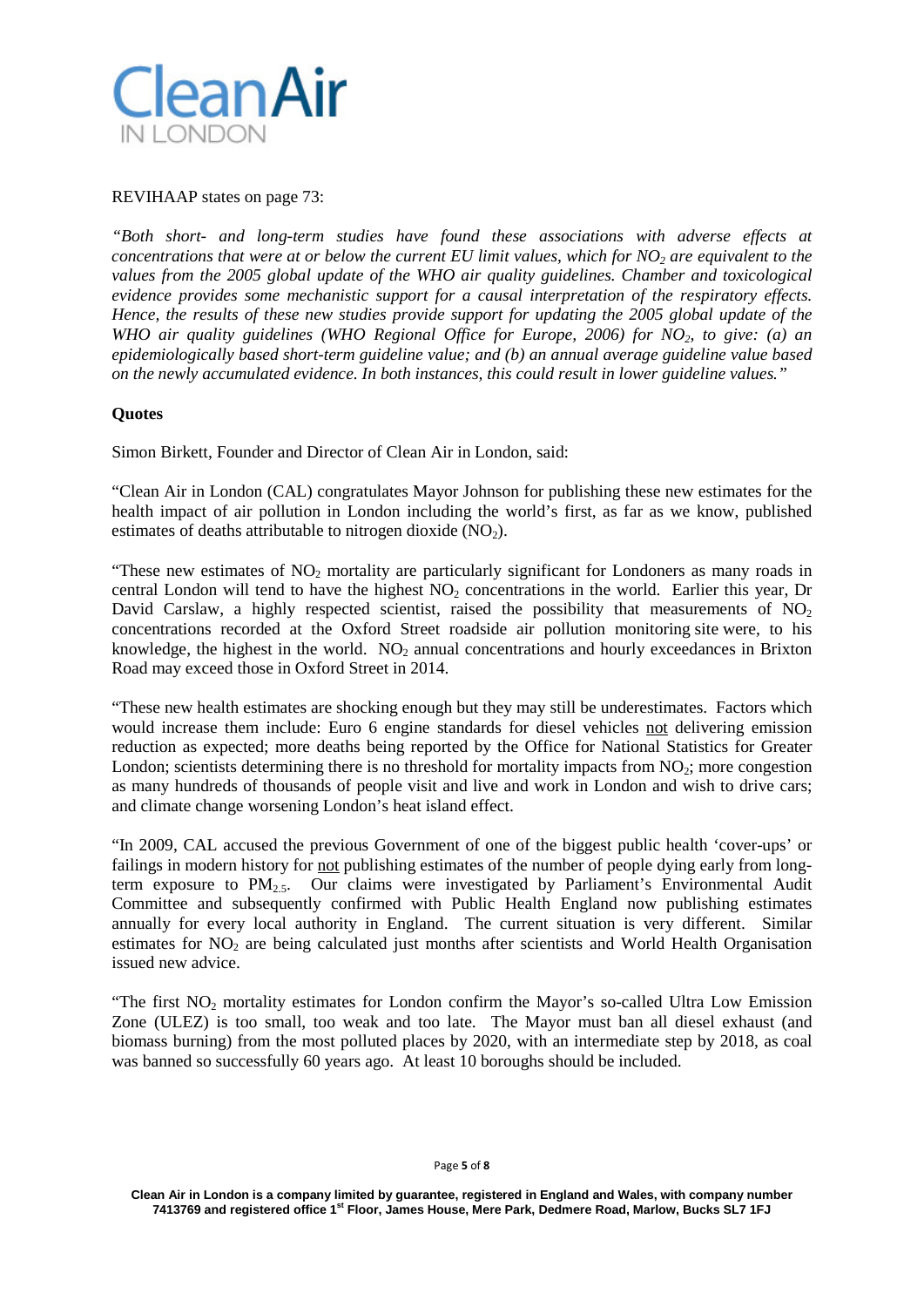

"At a European level, President Juncker must prioritise implementation of the Clean Air Policy Package (CAPP) in the European Commission's 2015 Working Programme on 16 December not scrap it, as he has proposed, which would condemn hundreds of thousands of Europeans to an early death. The CAPP made financial sense even though  $NO<sub>2</sub>$  mortality costs were not incorporated in it.

"We must create a better city and Europe. London should be leading the world in fighting air pollution as we did 60 years ago.

**ENDS** 

**Notes**

### **1. Mayor's Ultra Low Emission Zone consultation – closes 9 January 2014**

<https://consultations.tfl.gov.uk/environment/ultra-low-emission-zone>

### **2. ULEZ Health Impact Assessment – October 2014**

[http://cleanair.london/wp-content/uploads/CAL-294-ULEZ-HIA\\_Final\\_ULEZ](http://cleanair.london/wp-content/uploads/CAL-294-ULEZ-HIA_Final_ULEZ-consultation_Reduced-size.pdf)[consultation\\_Reduced-size.pdf](http://cleanair.london/wp-content/uploads/CAL-294-ULEZ-HIA_Final_ULEZ-consultation_Reduced-size.pdf)

### **3. Mayor's Health Impact Assessment 2008**

[http://cleanair.london/health/mayor-johnson-publishes-health-study-estimating-4267-premature](http://cleanair.london/health/mayor-johnson-publishes-health-study-estimating-4267-premature-deaths/)[deaths/](http://cleanair.london/health/mayor-johnson-publishes-health-study-estimating-4267-premature-deaths/)

<http://cleanair.london/wp-content/uploads/CAL-098-Mayors-health-study-report-June-2010.pdf>

### **4. COMEAP**

19 June 2009

[https://www.gov.uk/government/publications/comeap-long-term-exposure-to-air-pollution-effect](https://www.gov.uk/government/publications/comeap-long-term-exposure-to-air-pollution-effect-on-mortality)[on-mortality](https://www.gov.uk/government/publications/comeap-long-term-exposure-to-air-pollution-effect-on-mortality)

#### 21 December 2010

[https://www.gov.uk/government/publications/comeap-mortality-effects-of-long-term-exposure-to](https://www.gov.uk/government/publications/comeap-mortality-effects-of-long-term-exposure-to-particulate-air-pollution-in-the-uk)[particulate-air-pollution-in-the-uk](https://www.gov.uk/government/publications/comeap-mortality-effects-of-long-term-exposure-to-particulate-air-pollution-in-the-uk)

[http://webarchive.nationalarchives.gov.uk/20140505104658/http://www.comeap.org.uk/images/st](http://webarchive.nationalarchives.gov.uk/20140505104658/http:/www.comeap.org.uk/images/stories/Documents/Statements/FINAL_Local_mortality_burden_statement_August_2012.pdf) [ories/Documents/Statements/FINAL\\_Local\\_mortality\\_burden\\_statement\\_August\\_2012.pdf](http://webarchive.nationalarchives.gov.uk/20140505104658/http:/www.comeap.org.uk/images/stories/Documents/Statements/FINAL_Local_mortality_burden_statement_August_2012.pdf)

#### Page **6** of **8**

**Clean Air in London is a company limited by guarantee, registered in England and Wales, with company number 7413769 and registered office 1st Floor, James House, Mere Park, Dedmere Road, Marlow, Bucks SL7 1FJ**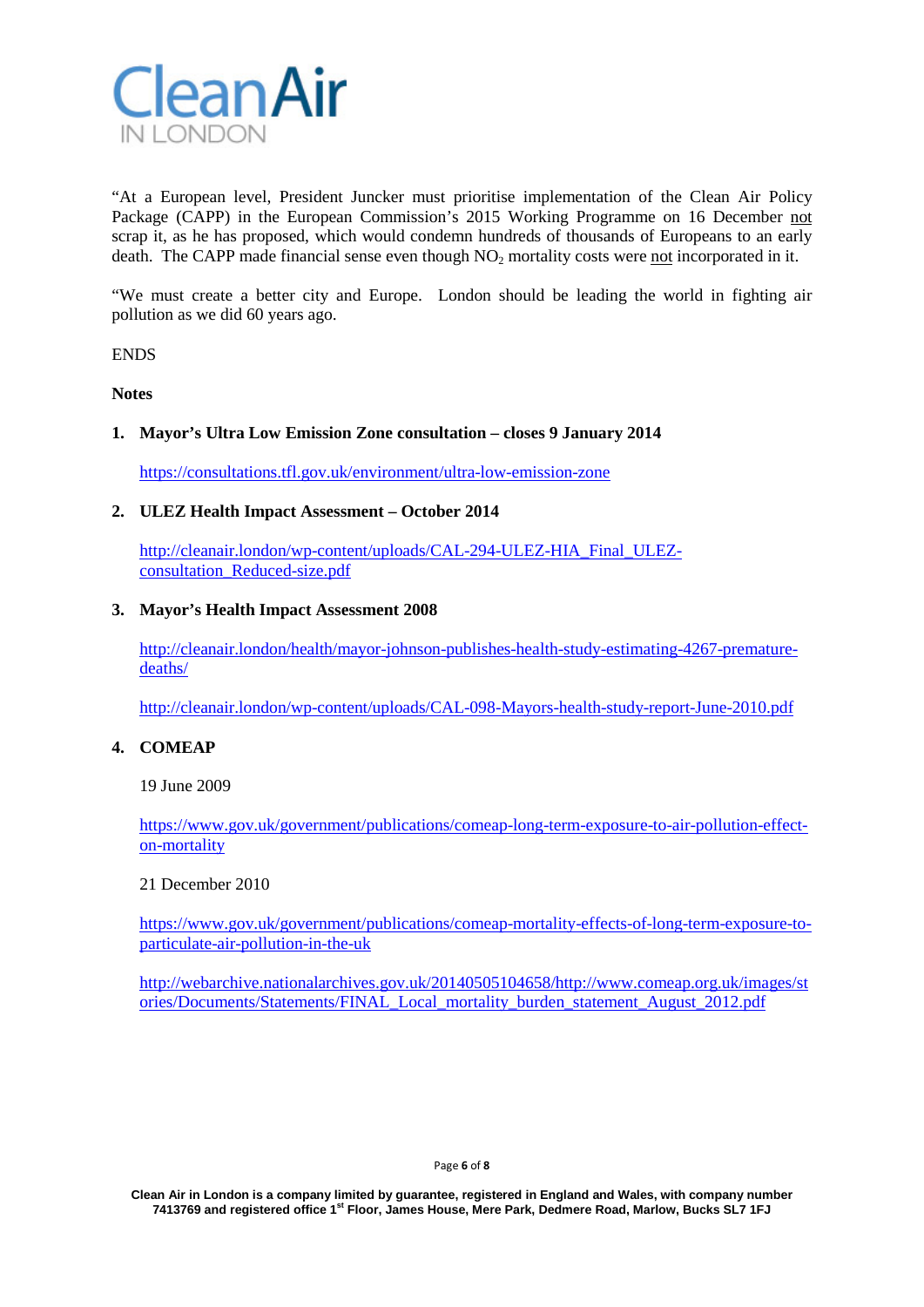

# August 2012

[http://webarchive.nationalarchives.gov.uk/20140505104658/http://www.comeap.org.uk/images/st](http://webarchive.nationalarchives.gov.uk/20140505104658/http:/www.comeap.org.uk/images/stories/Documents/Statements/FINAL_Local_mortality_burden_statement_August_2012.pdf) [ories/Documents/Statements/FINAL\\_Local\\_mortality\\_burden\\_statement\\_August\\_2012.pdf](http://webarchive.nationalarchives.gov.uk/20140505104658/http:/www.comeap.org.uk/images/stories/Documents/Statements/FINAL_Local_mortality_burden_statement_August_2012.pdf)

# **5. Public Health England**

[https://www.gov.uk/government/news/estimates-of-mortality-in-local-authority-areas-associated](https://www.gov.uk/government/news/estimates-of-mortality-in-local-authority-areas-associated-with-air-pollution)[with-air-pollution](https://www.gov.uk/government/news/estimates-of-mortality-in-local-authority-areas-associated-with-air-pollution)

[https://www.gov.uk/government/publications/estimating-local-mortality-burdens-associated-with](https://www.gov.uk/government/publications/estimating-local-mortality-burdens-associated-with-particulate-air-pollution)[particulate-air-pollution](https://www.gov.uk/government/publications/estimating-local-mortality-burdens-associated-with-particulate-air-pollution)

Public Health Indicators 2012

[http://www.phoutcomes.info/public-health-outcomes](http://www.phoutcomes.info/public-health-outcomes-framework#gid/1000043/par/E12000004/ati/102/page/3)[framework#gid/1000043/par/E12000004/ati/102/page/3](http://www.phoutcomes.info/public-health-outcomes-framework#gid/1000043/par/E12000004/ati/102/page/3)

# **6. World Health Organisation reports**

# REVIHAAP

[http://www.euro.who.int/en/health-topics/environment-and-health/air](http://www.euro.who.int/en/health-topics/environment-and-health/air-quality/publications/2013/review-of-evidence-on-health-aspects-of-air-pollution-revihaap-project-final-technical-report)[quality/publications/2013/review-of-evidence-on-health-aspects-of-air-pollution-revihaap-project](http://www.euro.who.int/en/health-topics/environment-and-health/air-quality/publications/2013/review-of-evidence-on-health-aspects-of-air-pollution-revihaap-project-final-technical-report)[final-technical-report](http://www.euro.who.int/en/health-topics/environment-and-health/air-quality/publications/2013/review-of-evidence-on-health-aspects-of-air-pollution-revihaap-project-final-technical-report)

### **HRAPIE**

[http://www.euro.who.int/en/health-topics/environment-and-health/air](http://www.euro.who.int/en/health-topics/environment-and-health/air-quality/publications/2013/health-risks-of-air-pollution-in-europe-hrapie-project.-new-emerging-risks-to-health-from-air-pollution-results-from-the-survey-of-experts)[quality/publications/2013/health-risks-of-air-pollution-in-europe-hrapie-project.-new-emerging](http://www.euro.who.int/en/health-topics/environment-and-health/air-quality/publications/2013/health-risks-of-air-pollution-in-europe-hrapie-project.-new-emerging-risks-to-health-from-air-pollution-results-from-the-survey-of-experts)[risks-to-health-from-air-pollution-results-from-the-survey-of-experts](http://www.euro.who.int/en/health-topics/environment-and-health/air-quality/publications/2013/health-risks-of-air-pollution-in-europe-hrapie-project.-new-emerging-risks-to-health-from-air-pollution-results-from-the-survey-of-experts)

### **7. NO2 meta analysis**

<http://erj.ersjournals.com/content/early/2014/02/20/09031936.00114713.abstract>

# **8. Defra data**

 $PM<sub>2.5</sub>$ 

<http://uk-air.defra.gov.uk/data/pcm-data>

 $NO<sub>2</sub>$ 

<http://uk-air.defra.gov.uk/data/gis-mapping>

Page **7** of **8**

**Clean Air in London is a company limited by guarantee, registered in England and Wales, with company number 7413769 and registered office 1st Floor, James House, Mere Park, Dedmere Road, Marlow, Bucks SL7 1FJ**